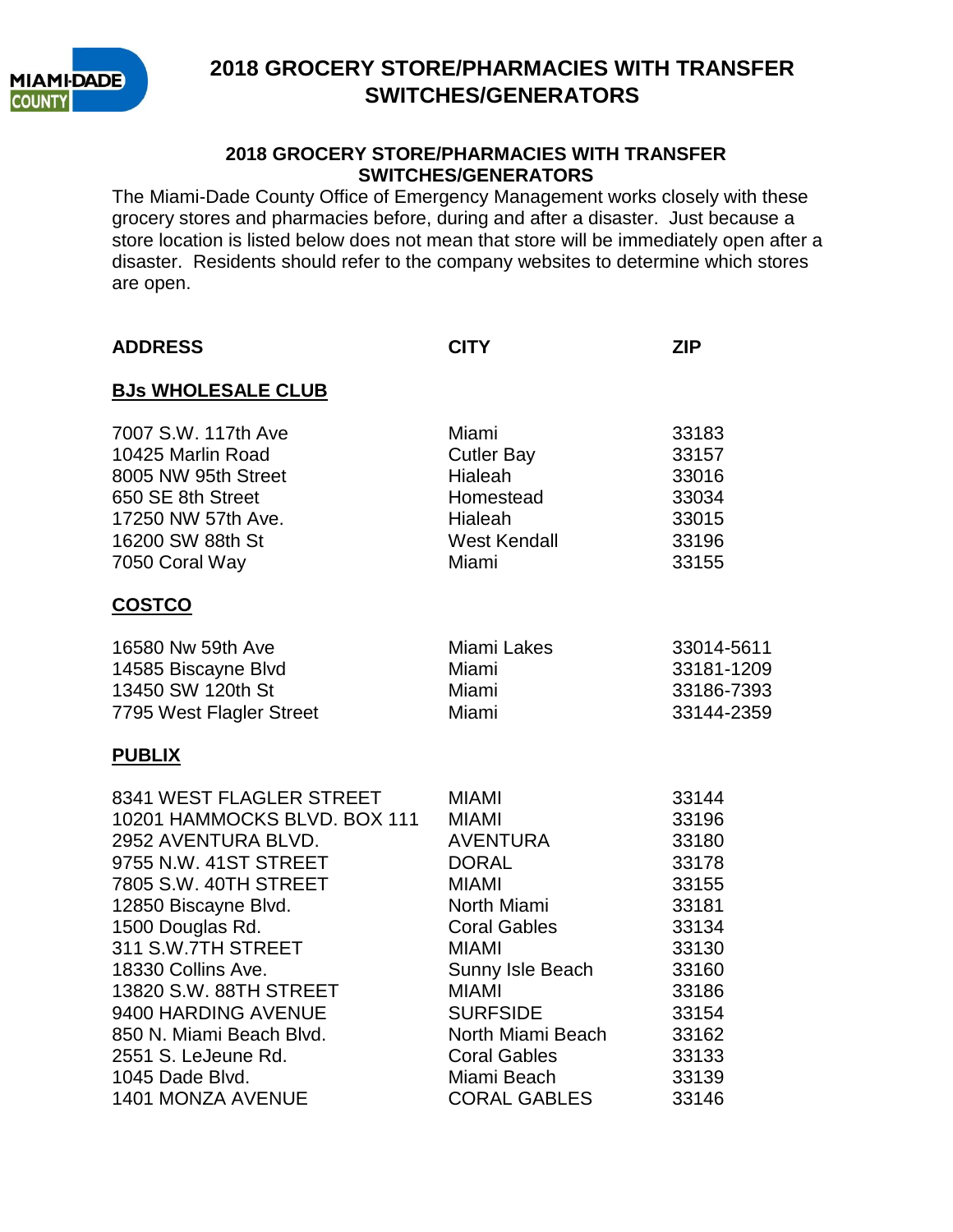

2270 S.W. 27TH AVENUE MIAMI MIAMI 33145 8601 N.W. 186TH STREET MIAMI 33015 11495 BIRD RD. MIAMI 33165 13890 S. W. 56TH STREET MIAMI 33175 14601 SOUTH DIXIE HIGHWAY PALMETTO BAY 33176 13001 S.W. 112TH STREET MIAMI 33186 14630 S.W. 26 STREET MIAMI 33179 18485 SOUTH DIXIE HIGHWAY CUTLER BAY 33157 8250 MILLS DRIVE MIAMI 8250 MILLS NORIVE 18496 N.W. 67TH AVENUE HIALEAH 33015 13735 S.W. 152ND STREET MIAMI 33177 13850 SOUTHWEST 8TH STREET MIAMI 33184 20425 OLD CUTLER ROAD CUTLER BAY 33189 2414 WEST 60TH STREET HIALEAH 33016 1525 S.W. 107TH AVENUE MIAMI MIAMI 33174 18995 BISCAYNE BLVD AVENTURA 33180 20711 SO. DIXIE HWY. MIAMI 33189 891 NORTH HOMESTEAD BLVD HOMESTEAD 33030 15750 S.W. 72ND STREET MIAMI 33193 9041 S W 107TH AVE MIAMI MIAMI 33176 134 S.W. 13th. St. Miami 33130 3339 WEST 80TH STREET HIALEAH 33018 4260 SW 152ND AVENUE MIAMI 33185 9510 S.W. 160TH STREET MIAMI 33157 13005 SW 89TH PLACE MIAMI 33176 1920 WEST AVENUE MIAMI BEACH 33139 19955 N.W. 2ND AVENUE NORTH MIAMI BEACH 33169 10755 N.W. 58TH STREET DORAL 33178 16800 S.W. 88TH STREET MIAMI 33196 9105 SOUTH DADELAND BIvD MIAMI 83156 1700 N.E. MIAMI GARDENS DRIVE NORTH MIAMI BEACH 33179 4870 BISCAYNE BOULEVARD MIAMI 33137 9050 BISCAYNE BOULEVARD MIAMI SHORES 33138 1585 WEST 49TH STREET HIALEAH 33012 12100 S.W. 127TH AVE. MIAMI 33186 15755S.W. 56TH STREET MIAMI 33185 12855 N.E. 6TH AVENUE NORTH MIAMI 33161 911 S.W. 1ST AVENUE MIAMI MIAMI 33130 14641 BISCAYNE BOULEVARD NORTH MIAMI BEACH 33181 3060 N.E. 41ST TERRACE HOMESTEAD 33033 15771 SW 152nd Street MIAMI 33187 155 EAST 2ND AVENUE HIALEAH 33010 5715 N.W. 7TH STREET MIAMI 33126 20201 S.W. 127TH AVENUE MIAMI 33177 15000 MIAMI LAKES DRIVE E MIAMI LAKES 33014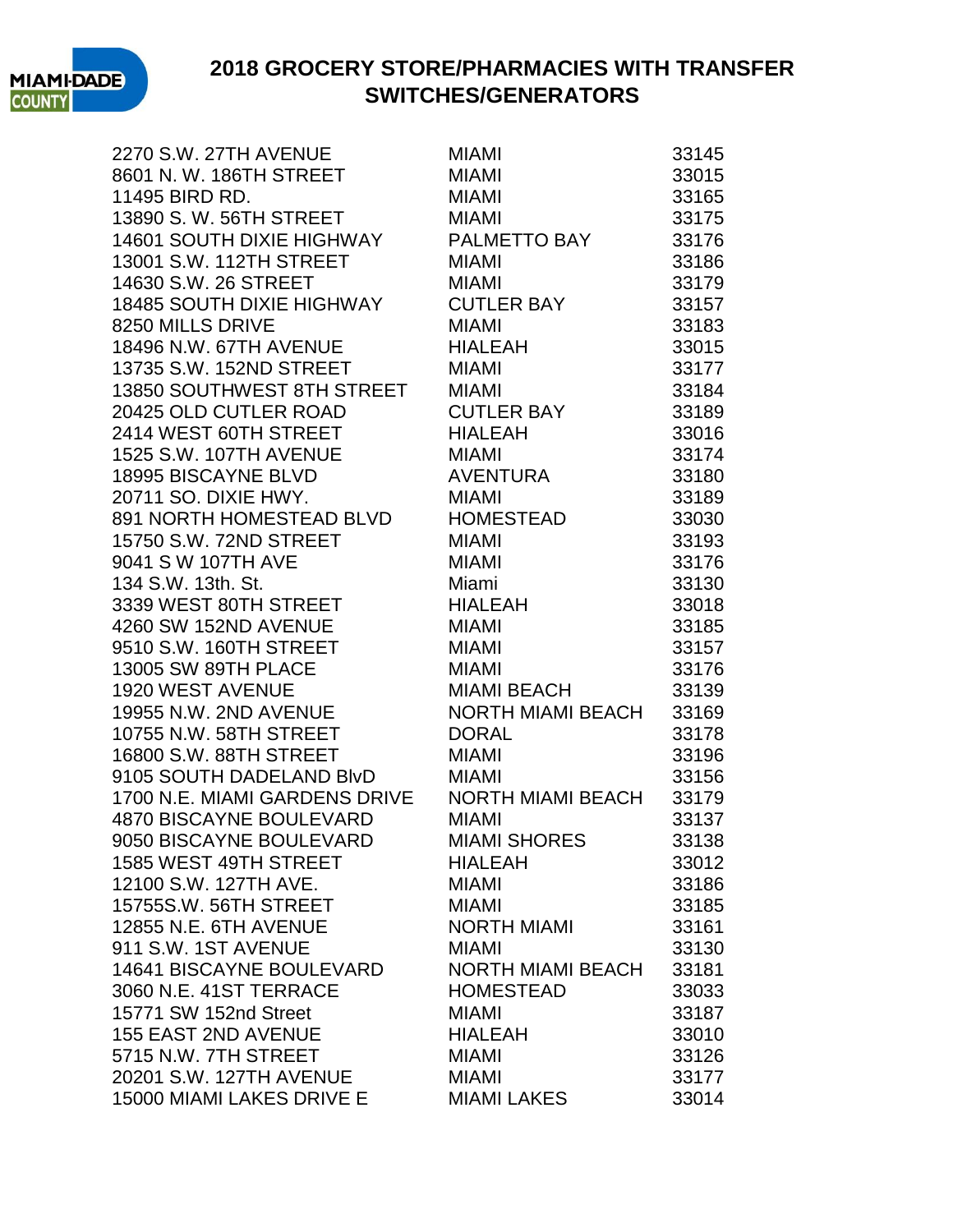

|                                                                        | HOMESTEAD                   | 33030 |
|------------------------------------------------------------------------|-----------------------------|-------|
| 2000 INCOLLI OTREET<br>8680 S.W. 24TH STREET<br>SW 216 Street          | <b>MIAMI</b>                | 33155 |
| SW 216 Street and SW 92 Ave                                            | Miami                       | 33190 |
| 1100 6TH STREET                                                        | MIAMI BEACH                 | 33139 |
| 121 S.W. 22nd Avenue                                                   | Miami                       | 33135 |
| 12850 Biscayne Blvd                                                    | North Miami                 | 33181 |
| 12850 Biscayne Blvd<br>23300 S.W. 112TH AVENUE<br>3251 EAST 2ND AVENUE | HOMESTEAD                   | 33032 |
|                                                                        | <b>HIALEAH</b>              | 33013 |
| 18280 S.W. 147TH AVENUE                                                | <b>MIAMI</b>                | 33187 |
| 106 PONCE DE LEON BOULEVARD                                            | CORAL GABLES<br>MIAMI BEACH | 33135 |
| 6876 COLLINS AVENUE                                                    |                             | 33141 |
| 1290 WEST 68TH STREET                                                  | <b>HIALEAH</b>              | 33014 |
| 11750 SW 104TH STREET                                                  | <b>MIAMI</b>                | 33176 |
| 1776 BISCAYNE BOULEVARD                                                | MIAMI                       | 33132 |
| 13401 SOUTH DIXIE HIGHWAY                                              | <b>PINECREST</b>            | 33156 |
| 9420 SW 56th Street                                                    | Miami                       | 33165 |
| Old Cutler Road & Marlin Road                                          | Cutler Bay                  | 33174 |
| 9951 West Flagler                                                      | Miami                       | 33174 |
| 7550 NW 104th Avenue                                                   | Doral                       | 33178 |
| 1500 SW 57 Avenue                                                      | Miami                       | 33144 |
| 100 NE 183RD ST                                                        | <b>MIAMI</b>                | 33179 |
| <b>SEDANOS</b>                                                         |                             |       |
| 3950 West 12th Avenue                                                  | Hialeah                     | 33012 |
| 1690 West 68th Street                                                  | Hialeah                     | 33014 |
| 3925 Palm Avenue                                                       | Hialeah                     | 33012 |
| 5360 West 16th Avenue                                                  | Hialeah                     | 33012 |
| 2301 West 52nd Street                                                  | Hialeah                     | 33016 |
| 3140 West 76 Street                                                    | Hialeah                     | 33018 |
| 831 N. E. 8th Street                                                   | Homestead                   | 33030 |
| 6709 West Flagler St.                                                  | Miami                       | 33144 |
| 9688 S. W. 24th Street                                                 | Miami                       | 33165 |
| 4803 S. W. 8th Street                                                  | Miami                       | 33134 |
| 1263 West Flagler St.                                                  | Miami                       | 33135 |
| 13659 S. W. 26 Street                                                  | Miami                       | 33175 |
| 10720 West Flagler St.                                                 | Miami                       | 33175 |
| 12175 S. W. 26 Street                                                  | Miami                       | 33175 |
| 6430 N. W. 186th Street                                                | Miami                       | 33015 |
| 13784 S. W. 152 Street                                                 | Miami                       | 33177 |
| 2425 S. W. 8th Street                                                  | Miami                       | 33126 |
| 16255 S. W. 88 Street                                                  | Miami                       | 33196 |
| 14655 S. W. 56 Street                                                  | Miami                       | 33175 |
| 10780 N. W. 58th Street                                                | Miami                       | 33178 |
| 18600 N.W.87th Ave. Unit#113                                           | Miami                       | 33015 |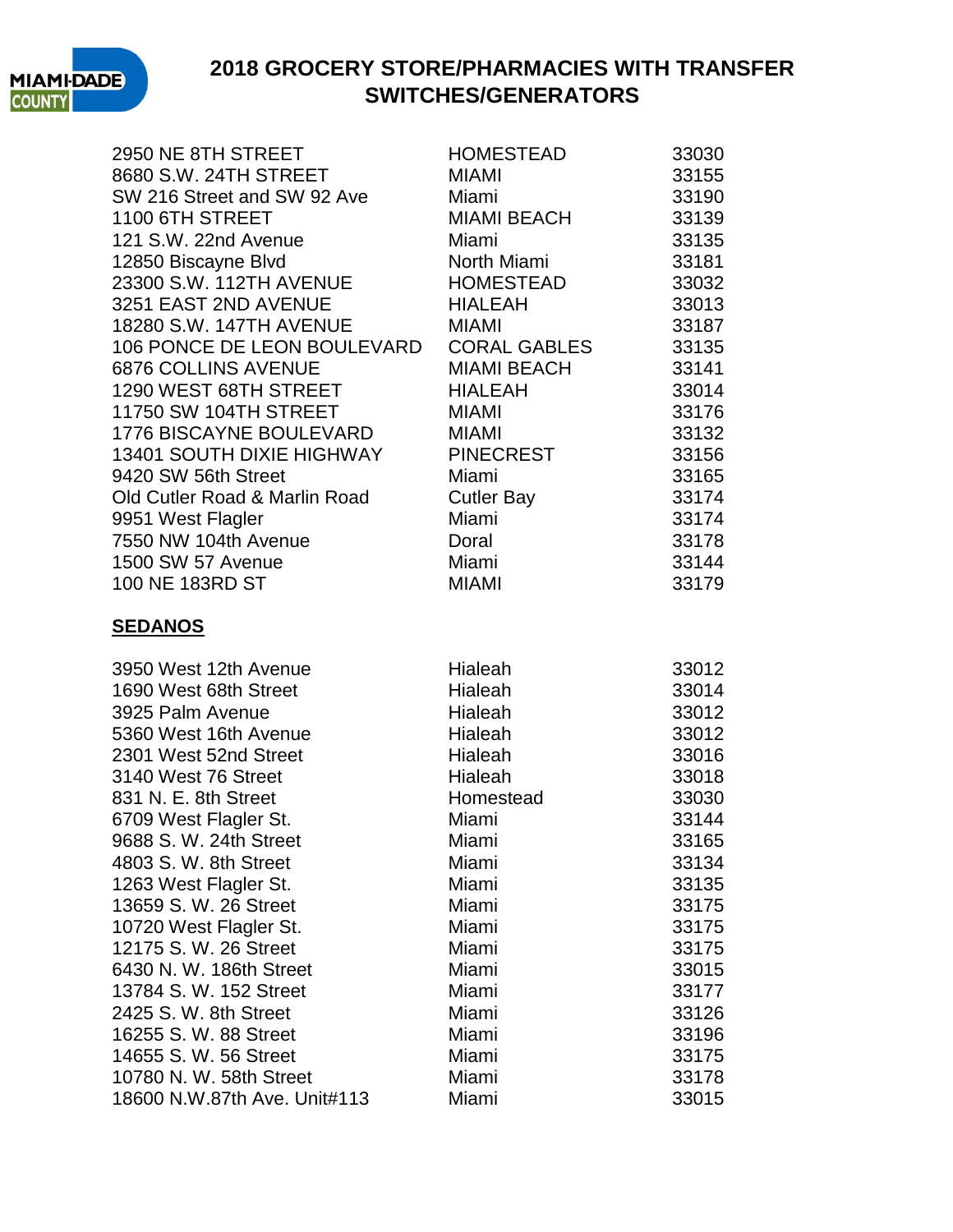

| SE Corner of SW 8th St. & 147th Ave | Miami | -33184 |
|-------------------------------------|-------|--------|
| 8601 S.W. 40th Street               | Miami | -33155 |

#### **TARGET**

| 15005 SW 88th Street<br>7795 SW 40th Street<br>14075 Biscayne Blvd.<br>8350 S Dixie Hwy<br>21265 Biscayne Blvd<br>20500 SW 112th Ave | Miami<br>Miami<br>North Miami Beach<br>Miami<br>Aventura<br>Miami | 33196<br>33155<br>33181<br>33143<br>33180<br>33189 |
|--------------------------------------------------------------------------------------------------------------------------------------|-------------------------------------------------------------------|----------------------------------------------------|
| 3200 N Federal Hwy                                                                                                                   | Fort Lauderdale                                                   | 33351                                              |
| 1200 S Federal Hwy                                                                                                                   | Deerfield Beach                                                   | 33437                                              |
| 16901 Miramar Pkwy                                                                                                                   | Miramar                                                           | 33012                                              |
| 7730 W Commercial Blvd                                                                                                               | Lauderhill                                                        | 33073                                              |
| 1750 W 37th Street                                                                                                                   | Hialeah                                                           | 33012                                              |
| 3401 N Miami Ave, Suite 100<br>5601 NW 183rd Street                                                                                  | Miami<br>Miami Gardens                                            | 33127<br>33055                                     |
| 7800 SW 104th Street                                                                                                                 | Miami                                                             | 33156                                              |
| <b>WALMART</b>                                                                                                                       |                                                                   |                                                    |
| 33501 S. Dixie Hwy                                                                                                                   | <b>FLORIDA CITY</b>                                               | 33034                                              |
| 5851 NW 177th ST                                                                                                                     | <b>HIALEAH</b>                                                    | 33015                                              |
| 9300 NW 77th St                                                                                                                      | <b>HIALEAH GARDENS</b>                                            | 33016                                              |
| 15885 SW 88th St                                                                                                                     | <b>MIAMI</b>                                                      | 33196                                              |
| 8651 NW 13th Terrace                                                                                                                 | <b>MIAMI</b>                                                      | 33126                                              |
| 1425 NE 163rd St                                                                                                                     | <b>MIAMI</b>                                                      | 33162                                              |
| 8400 Coral Way                                                                                                                       | <b>MIAMI</b>                                                      | 33155                                              |
| 8425 NW 13 Terrace                                                                                                                   | <b>MIAMI</b>                                                      | 33126                                              |
| 19501 NW 27th Ave                                                                                                                    | MIAMI GARDENS                                                     | 33056                                              |
| 1900 S University Dr                                                                                                                 | <b>MIRAMAR</b>                                                    | 33025                                              |
| 9191 W Flagler St                                                                                                                    | Miami                                                             | 33174                                              |
| 13600 SW 288th St                                                                                                                    | Homestead                                                         | 33033                                              |
| 21151 S Dixie Hwy                                                                                                                    | Miami                                                             | 33189                                              |
| 17650 NW 2nd Ave.                                                                                                                    | Miami Gardens                                                     | 33169                                              |
| 3200 NW 79th St.                                                                                                                     | Miami                                                             | 33147                                              |

#### **WINN-DIXIE**

| 3275 SW 22nd Street     | <b>Coral Gables</b> | 33145-2233 |
|-------------------------|---------------------|------------|
| 541 West 49th Street    | Hialeah             | 33012      |
| 30346 Old Dixie Highway | Homestead           | 33030      |
| 604 Crandon Blvd.       | Key Biscayne        | 33149      |
| 1150 NW 54th Street     | Miami               | 33127      |
|                         |                     |            |